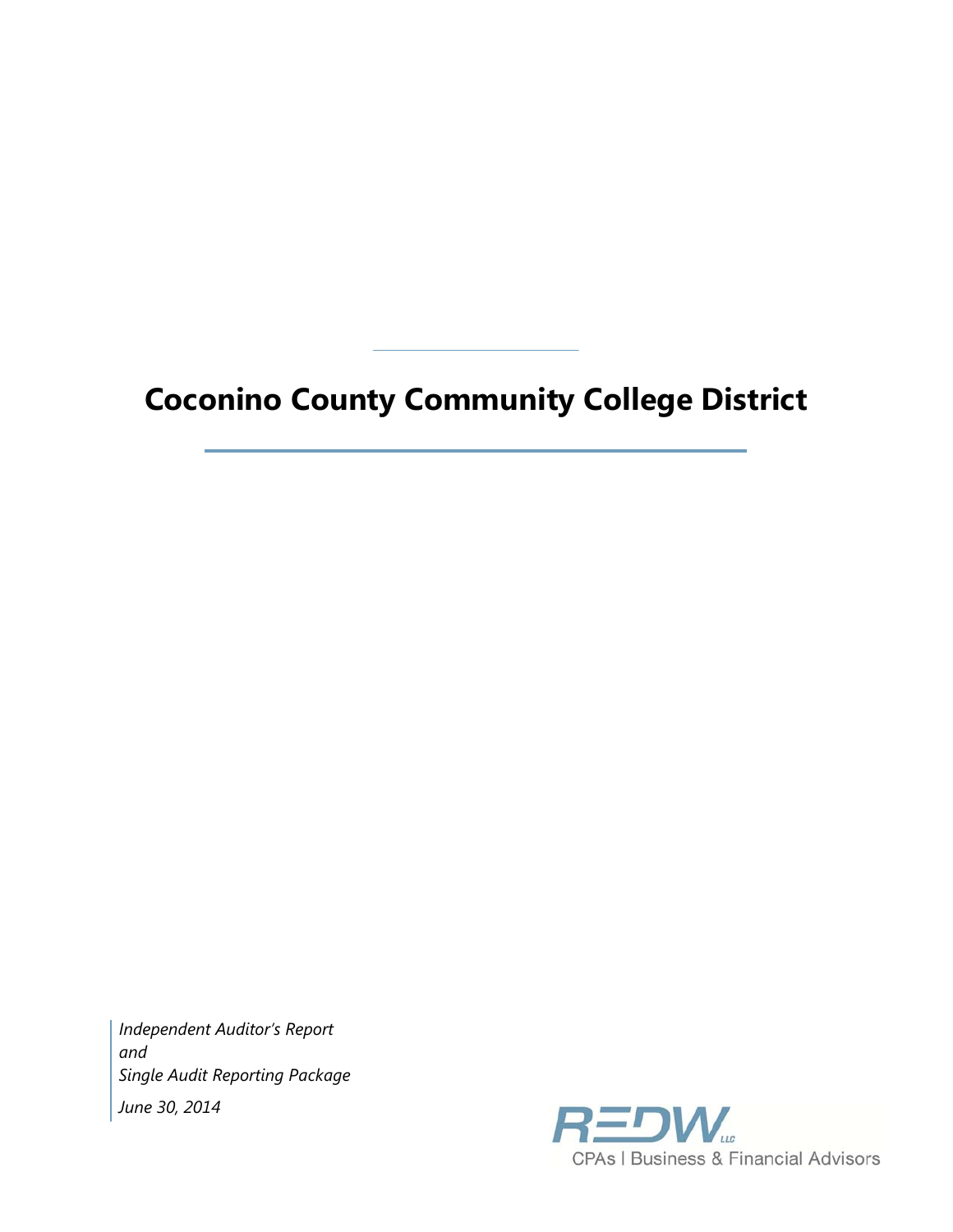# **Coconino County Community College District**

# **Table of Contents**

|                                                                                                                                                                                          | <u>Page</u>    |
|------------------------------------------------------------------------------------------------------------------------------------------------------------------------------------------|----------------|
| <b>Comprehensive Annual Financial Report</b>                                                                                                                                             |                |
| <b>Issued Separately</b>                                                                                                                                                                 |                |
| <b>Single Audit Section</b>                                                                                                                                                              |                |
| Independent Auditor's Reports on                                                                                                                                                         |                |
| Internal Control Over Financial Reporting and on Compliance<br>and Other Matters Based on an Audit of Financial Statements<br>Performed in Accordance with Government Auditing Standards | $1 - 2$        |
| Compliance for Each Major Federal Program; Internal Control<br>Over Compliance; and Schedule of Expenditures of<br>Federal Awards Required by OMB Circular A-133                         | $3 - 5$        |
| Schedule of Expenditures of Federal Awards                                                                                                                                               | 6              |
| Notes to Schedule of Expenditures of Federal Awards                                                                                                                                      | $\overline{7}$ |
| <b>Schedule of Findings and Questioned Costs</b>                                                                                                                                         | $8 - 11$       |
| <b>District Responses</b>                                                                                                                                                                |                |
| <b>Corrective Action Plan</b>                                                                                                                                                            | 12             |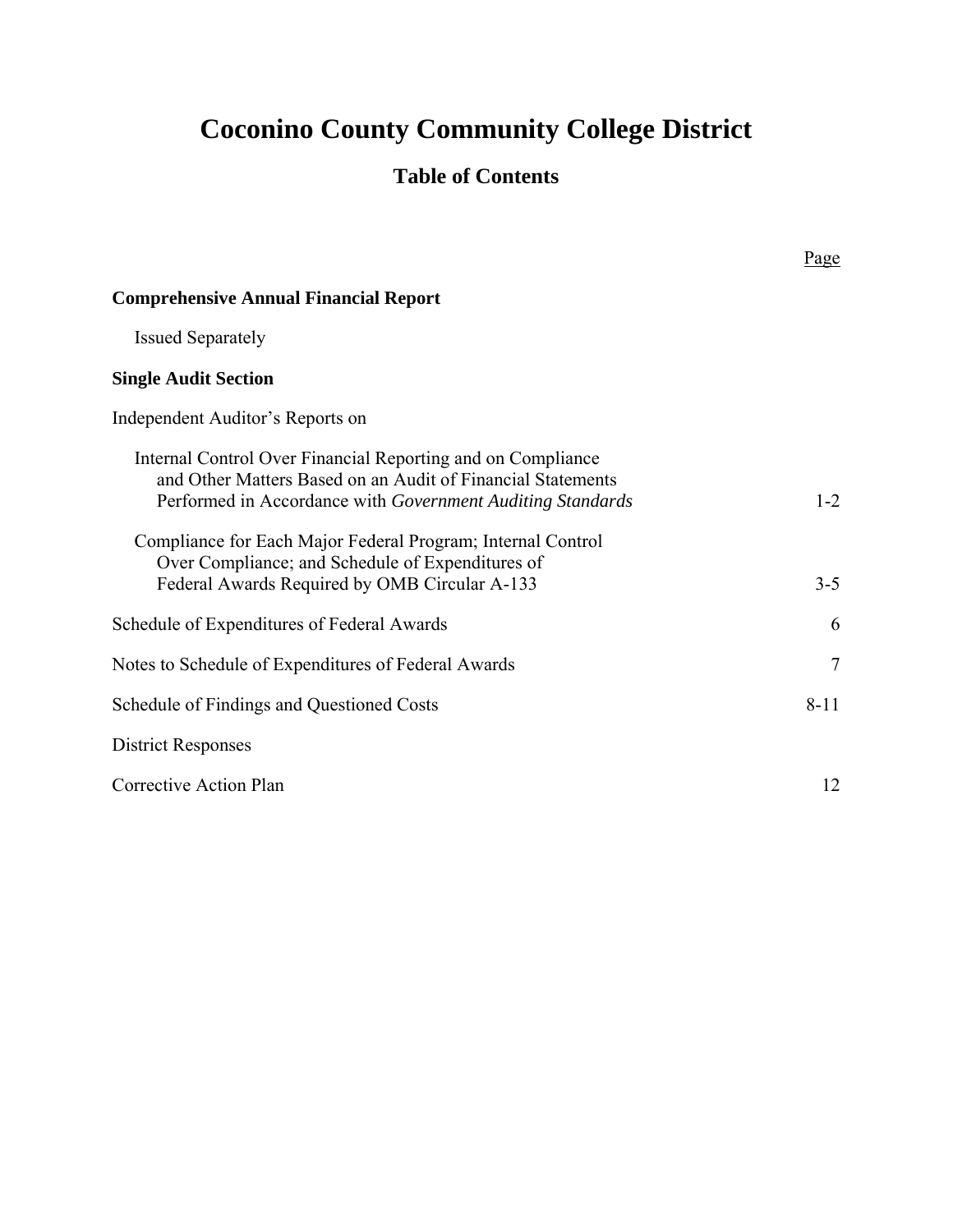

Independent Auditor's Report on Internal Control Over Financial Reporting and on Compliance and Other Matters Based on an Audit of Financial Statements Performed in Accordance with *Government Auditing Standards*

The Auditor General of the State of Arizona The Governing Board of Coconino County Community College District

We have audited the financial statements of the business-type activities and discretely presented component unit of Coconino County Community College District (the "District") as of and for the year ended June 30, 2014 which collectively comprise the District's basic financial statements, and have issued our report thereon dated November 18, 2014. Our report includes a reference to other auditors who audited the financial statements of the Coconino Community College Foundation, the discretely presented component unit, as described in our report on the District's financial statements. We conducted our audit in accordance with U.S. generally accepted auditing standards and the standards applicable to financial audits contained in *Government Auditing Standards*, issued by the Comptroller General of the United States. However, the financial statements of the Coconino Community College Foundation were not audited in accordance with *Government Auditing Standards*, and accordingly, this report does not include reporting on internal control over financial reporting or compliance associated with Coconino Community College Foundation.

#### **Internal Control Over Financial Reporting**

In planning and performing our audit of the financial statements, we considered the District's internal control over financial reporting (internal control) to determine the audit procedures that are appropriate in the circumstances for the purpose of expressing our opinions on the basic financial statements, but not for the purpose of expressing an opinion on the effectiveness of the District's internal control. Accordingly, we do not express an opinion on the effectiveness of the District's internal control.

1

**Albuquerque** 7425 Jefferson St NE Albuquerque, NM 87109 P 505,998,3200 F 505,998,3399

Phoenix 5353 N 16th St, Suite 200 Phoenix, AZ 85016 P 602,730,3600 F 602.790.3099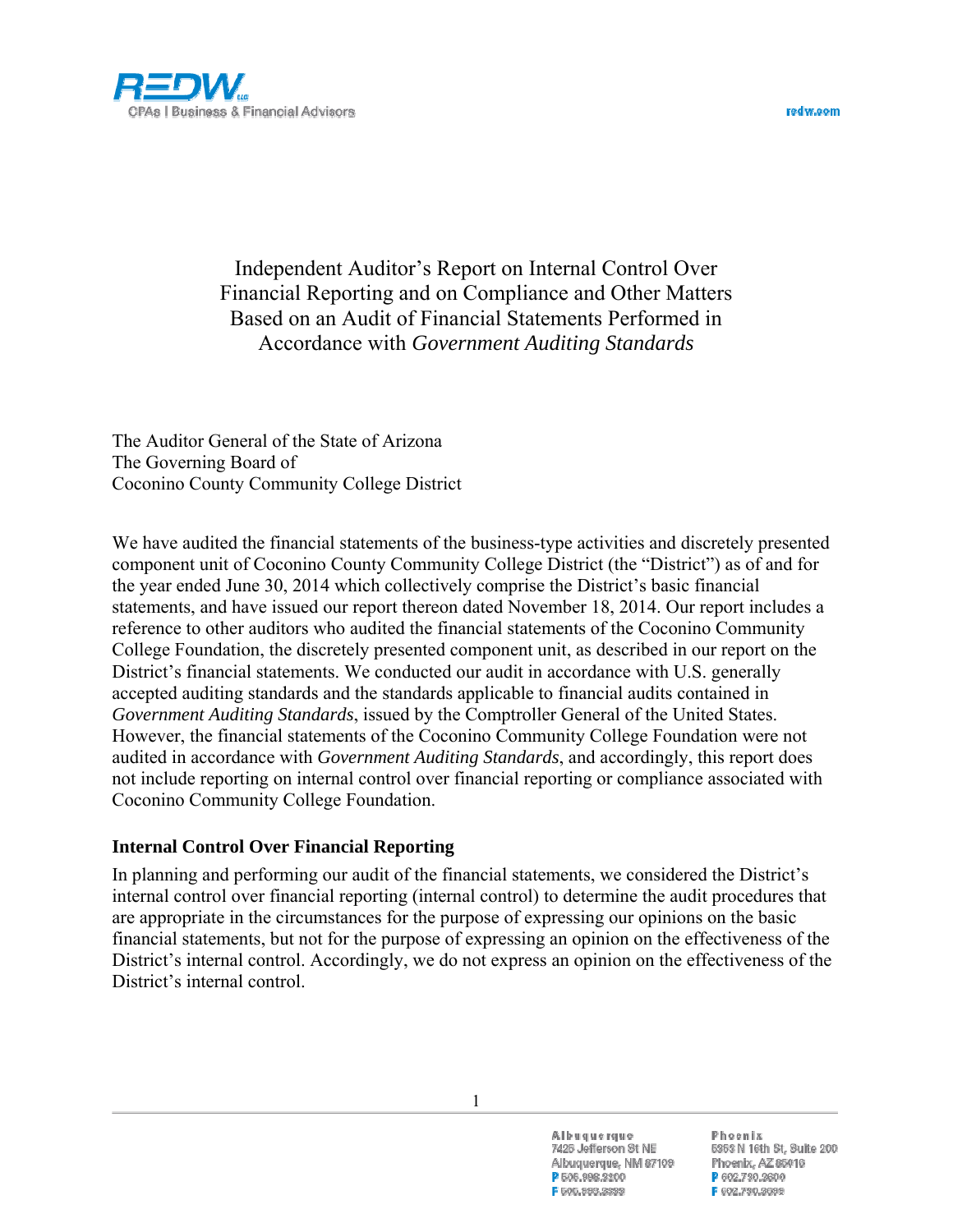A *deficiency in internal contro*l exists when the design or operation of a control does not allow management or employees, in the normal course of performing their assigned functions, to prevent, or detect and correct, misstatements on a timely basis. A *material weakness* is a deficiency, or a combination of deficiencies, in internal control, such that there is a reasonable possibility that a material misstatement of the District's financial statements will not be prevented, or detected and corrected on a timely basis. A *significant deficiency* is a deficiency, or a combination of deficiencies, in internal control that is less severe than a material weakness, yet important enough to merit attention by those charged with governance.

Our consideration of internal control was for the limited purpose described in the first paragraph of this section and was not designed to identify all deficiencies in internal control that might be material weaknesses or significant deficiencies. Given these limitations, during our audit we did not identify any deficiencies in internal control that we consider to be material weaknesses. However, material weaknesses may exist that have not been identified.

#### **Compliance and Other Matters**

As part of obtaining reasonable assurance about whether the District's financial statements are free from material misstatement, we performed tests of its compliance with certain provisions of laws, regulations, contracts, and grant agreements, noncompliance with which could have a direct and material effect on the determination of financial statement amounts. However, providing an opinion on compliance with those provisions was not an objective of our audit, and accordingly, we do not express such an opinion. The results of our tests disclosed no instances of noncompliance or other matters that are required to be reported under *Government Auditing Standards.*

#### **Purpose of this Report**

The purpose of this report is solely to describe the scope of our testing of internal control and compliance and the results of that testing, and not to provide an opinion on the effectiveness of the District's internal control or on compliance. This report is an integral part of an audit performed in accordance with *Government Auditing Standards* in considering the District's internal control and compliance. Accordingly, this communication is not suitable for any other purpose.

 $EDW$ uc

Phoenix, Arizona November 18, 2014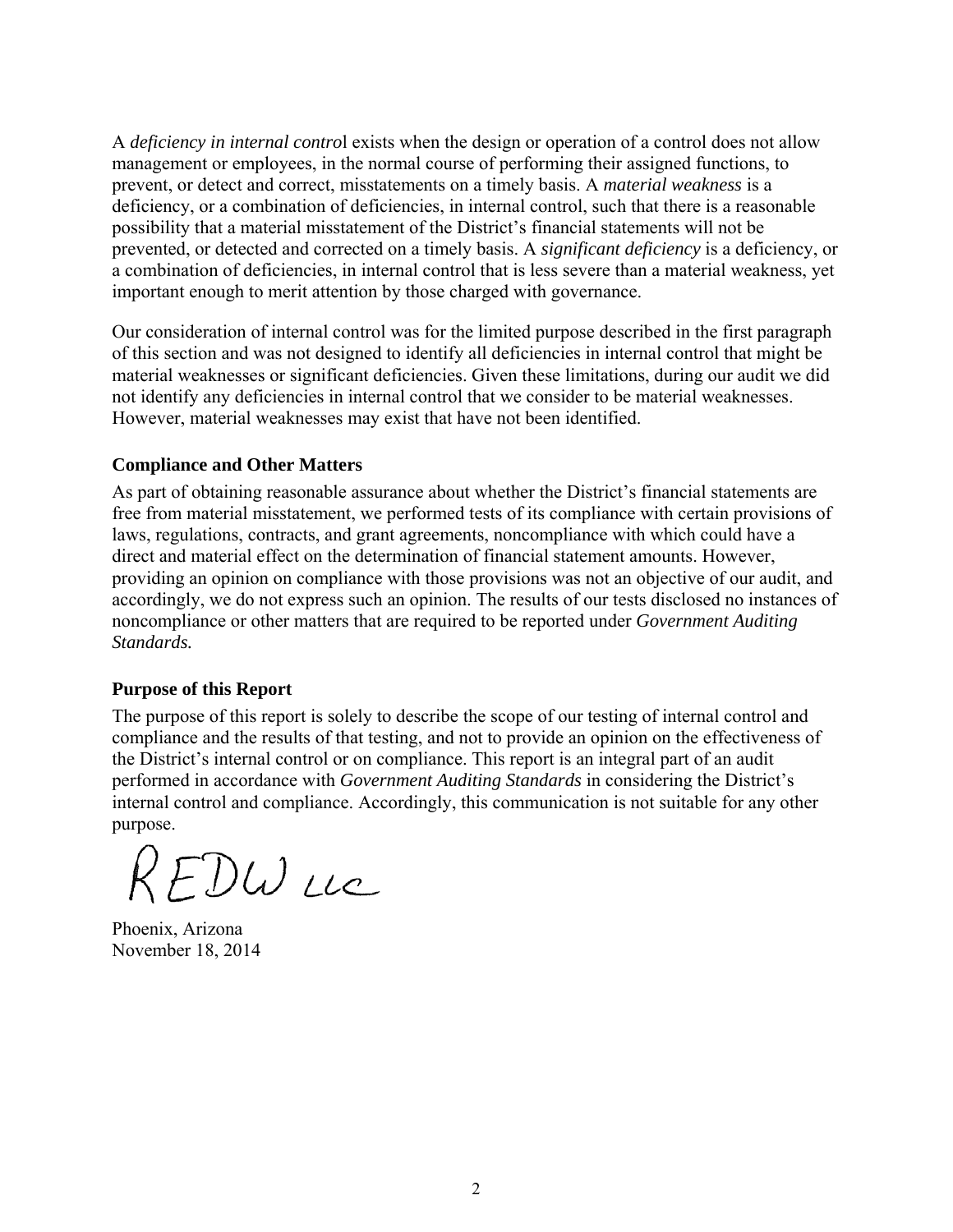

Independent Auditor's Report on Compliance for Each Major Federal Program; Report on Internal Control Over Compliance; and Report on Schedule of Expenditures of Federal Awards Required by OMB Circular A-133

The Auditor General of the State of Arizona The Governing Board of Coconino County Community College District

#### **Report on Compliance for Each Major Federal Program**

We have audited Coconino County Community College District's (the "District") compliance with the types of compliance requirements described in the *OMB Circular A-133 Compliance Supplement* that could have a direct and material effect on each of its major federal programs for the year ended June 30, 2014. The District's major federal programs are identified in the summary of auditor's results section of the accompanying schedule of findings and questioned costs.

#### *Management's Responsibility*

Management is responsible for compliance with the requirements of laws, regulations, contracts, and grants applicable to its federal programs.

#### *Auditor's Responsibility*

Our responsibility is to express an opinion on compliance for each of the District's major federal programs based on our audit of the types of compliance requirements referred to above. We conducted our audit of compliance in accordance with U.S. generally accepted auditing standards; the standards applicable to financial audits contained in *Government Auditing Standards*, issued by the Comptroller General of the United States; and OMB Circular A-133, *Audits of States, Local Governments, and Non-Profit Organizations*. Those standards and OMB Circular A-133 require that we plan and perform the audit to obtain reasonable assurance about whether noncompliance with the types of compliance requirements referred to above that could have a direct and material effect on a major federal program occurred. An audit includes examining, on a test basis, evidence about the District's compliance with those requirements and performing such other procedures as we considered necessary in the circumstances.

3

**Albuquerque** 7425 Jefferson St NE Albuquerque, NM 87109 P 505,998,3200 F 505,998,3399

Phoenix 5353 N 16th St, Suite 200 Phoenix, AZ 85016 P 602,730,3600 F 602.790.3099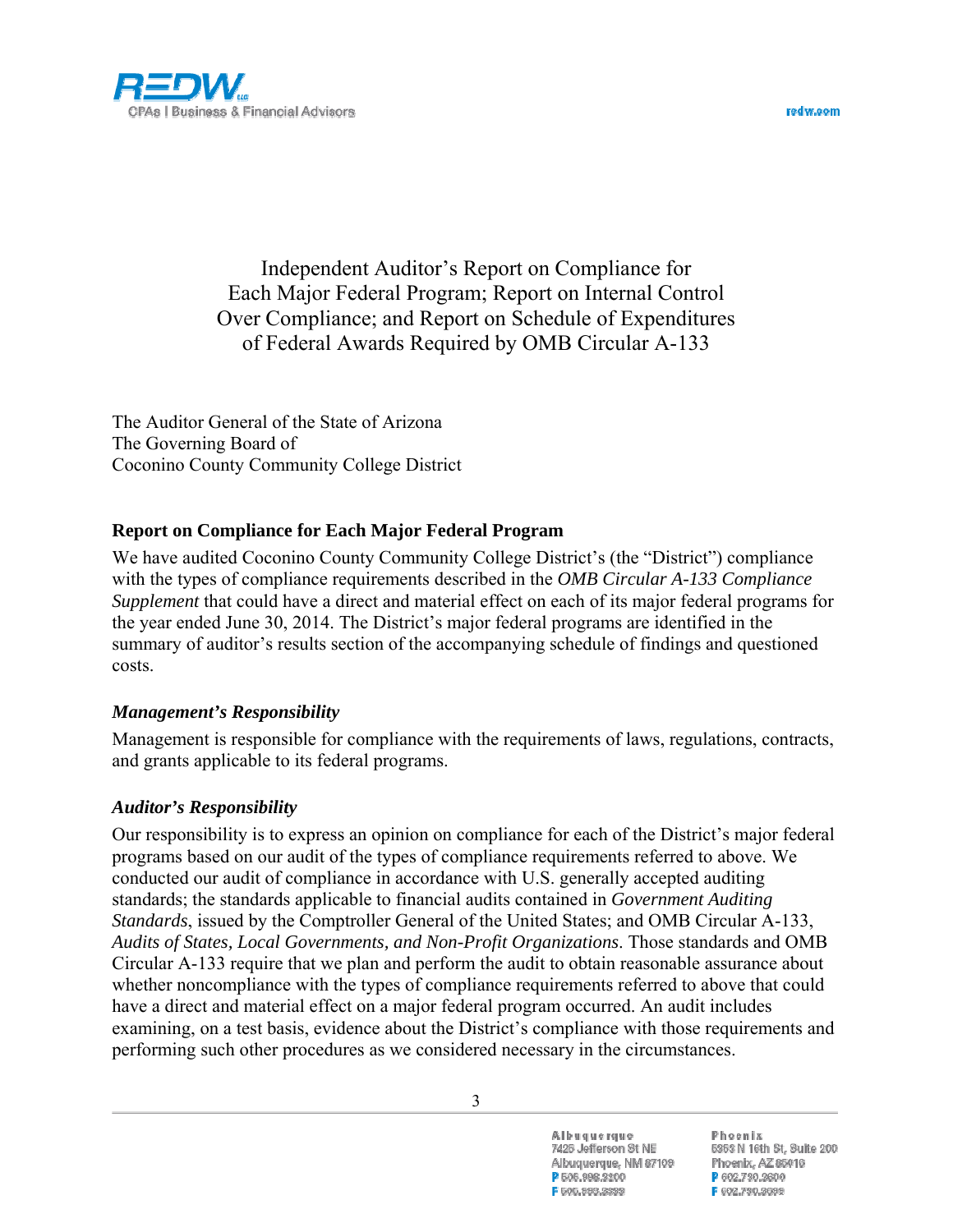We believe that our audit provides a reasonable basis for our opinion on compliance for each major federal program. However, our audit does not provide a legal determination of the District's compliance.

#### *Opinion on Each Major Federal Program*

In our opinion, Coconino County Community College District complied, in all material respects, with the types of compliance requirements referred to above that could have a direct and material effect on each of its major federal programs for the year ended June 30, 2014.

#### *Other Matters*

The results of our auditing procedures disclosed an instance of noncompliance that is required to be reported in accordance with OMB Circular A-133 and that is described in the accompanying schedule of findings and questioned costs as item 2014-001. Our opinion on each major federal program is not modified with respect to this matter.

The District's response to the noncompliance finding identified in our audit is presented in the accompanying corrective action plan. The District's response was not subjected to the auditing procedures applied in the audit of compliance, and accordingly, we express no opinion on it.

#### **Report on Internal Control Over Compliance**

The District's management is responsible for establishing and maintaining effective internal control over compliance with the types of requirements referred to above. In planning and performing our audit of compliance, we considered the District's internal control over compliance with the types of requirements that could have a direct and material effect on each major federal program to determine the auditing procedures that are appropriate in the circumstances for the purpose of expressing an opinion on compliance for each major federal program and to test and report on internal control over compliance in accordance with OMB Circular A-133, but not for the purpose of expressing an opinion on the effectiveness of internal control over compliance. Accordingly, we do not express an opinion on the effectiveness of the District's internal control over compliance.

A *deficiency in internal control over compliance* exists when the design or operation of a control over compliance does not allow management or employees, in the normal course of performing their assigned functions, to prevent, or detect and correct, noncompliance with a type of compliance requirement of a federal program on a timely basis. A *material weakness in internal control over compliance* is a deficiency, or combination of deficiencies, in internal control over compliance, such that there is a reasonable possibility that material noncompliance with a type of compliance requirement of a federal program will not be prevented, or detected and corrected, on a timely basis. A *significant deficiency in internal control over compliance* is a deficiency, or a combination of deficiencies, in internal control over compliance with a type of compliance requirement of a federal program that is less severe than a material weakness in internal control over compliance, yet important enough to merit attention by those charged with governance.

Our consideration of internal control over compliance was for the limited purpose described in the first paragraph of this section and was not designed to identify all deficiencies in internal control over compliance that might be material weaknesses or significant deficiencies, and therefore, material weaknesses or significant deficiencies may exist that were not identified. We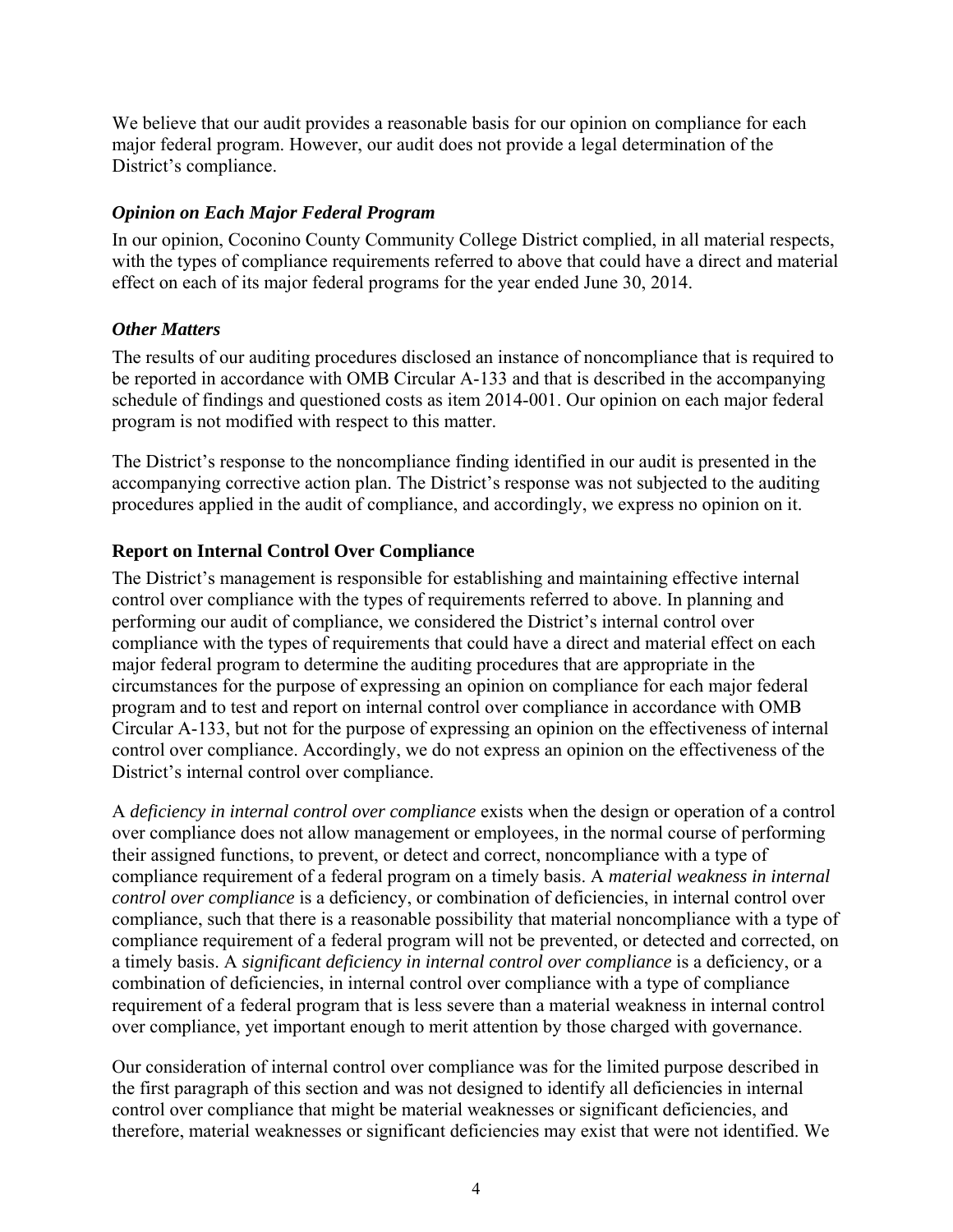did not identify any deficiencies in internal control over compliance that we consider to be material weaknesses. However, we identified certain deficiencies in internal control over compliance, as described in the accompanying schedule of findings and questioned costs as item 2014-001 that we consider to be a significant deficiency.

The District's response to the internal control over compliance finding identified in our audit is presented in the accompanying corrective action plan. The District's response was not subjected to the auditing procedures applied in the audit of compliance, and accordingly, we express no opinion on it.

#### **Purpose of this Report**

The purpose of this report on internal control over compliance is solely to describe the scope of our testing of internal control over compliance and the results of that testing based on the requirements of OMB Circular A-133. Accordingly, this report is not suitable for any other purpose.

#### **Report on Schedule of Expenditures of Federal Awards Required by OMB Circular A-133**

We have audited the financial statements of the business-type activities and discretely presented component unit of Coconino County Community College District as of and for the year ended June 30, 2014, and the related notes to the financial statements, which collectively comprise the District's basic financial statements. We have issued our report thereon dated November 18, 2014, that contained unmodified opinions on those financial statements. Our report also included a reference to our reliance on other auditors. Our audit was conducted for the purpose of forming our opinions on the financial statements that collectively comprise the District's basic financial statements. The accompanying schedule of expenditures of federal awards is presented for purposes of additional analysis as required by OMB Circular A-133 and is not a required part of the basic financial statements. Such information is the responsibility of the District's management and was derived from and relates directly to the underlying accounting and other records used to prepare the basic financial statements. The information has been subjected to the auditing procedures applied in the audit of the basic financial statements and certain additional procedures, including comparing and reconciling such information directly to the underlying accounting and other records used to prepare the basic financial statements or to the basic financial statements themselves, and other additional procedures in accordance with U.S. generally accepted auditing standards. In our opinion, the schedule of expenditures of federal awards is fairly stated in all material respects in relation to the basic financial statements as a whole.

REDW uc

Phoenix, Arizona November 18, 2014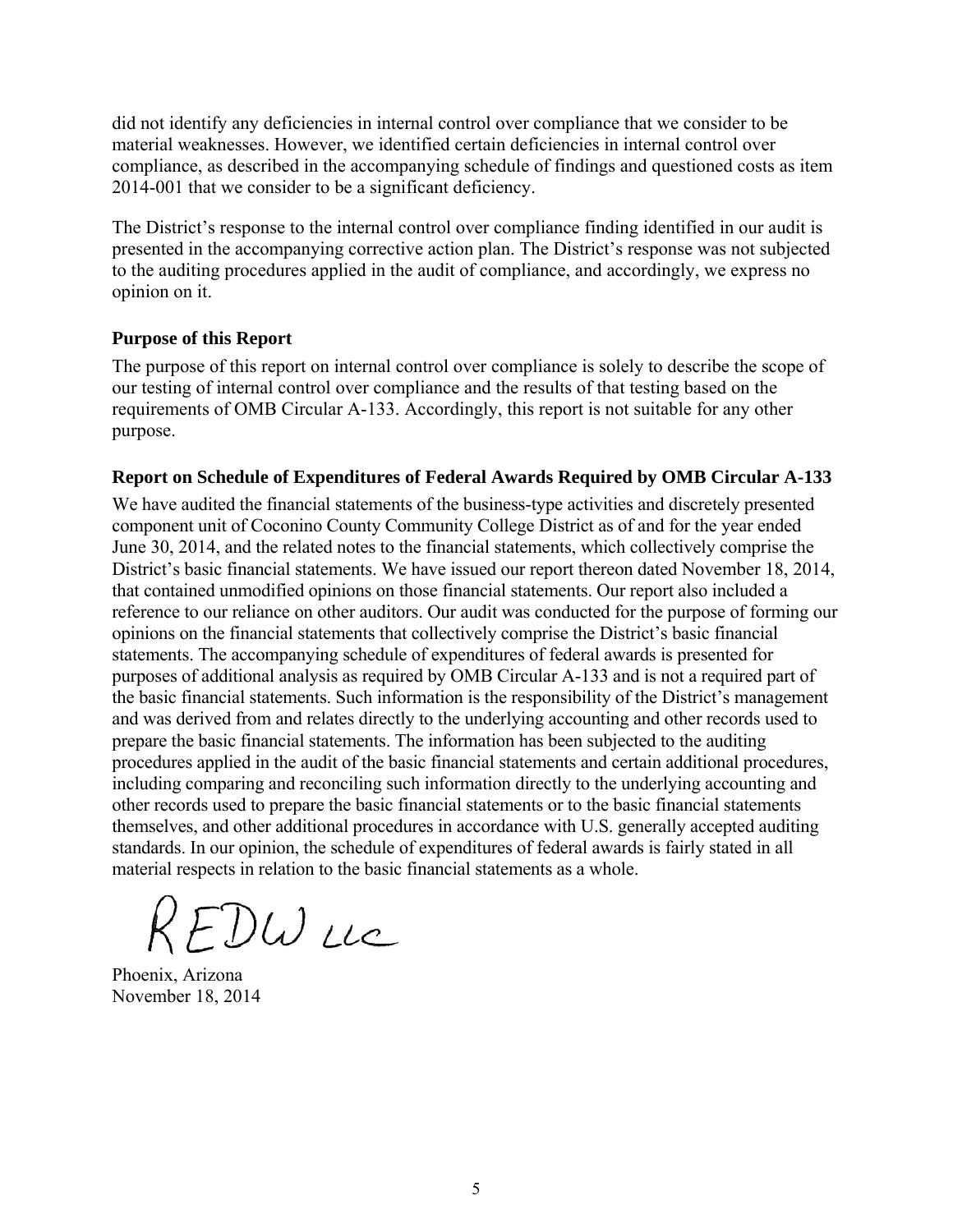# **Coconino County Community College District Schedule of Expenditures of Federal Awards For the Year Ended June 30, 2014**

| Funding Source/Grant/Contract Title                                                                                          | Federal<br><b>CFDA</b><br>Number | Pass-Through<br>Grantor's Number                                  | Expenditures               |
|------------------------------------------------------------------------------------------------------------------------------|----------------------------------|-------------------------------------------------------------------|----------------------------|
| <b>U.S. Department of Labor</b>                                                                                              |                                  |                                                                   |                            |
| Employment Training Administration:<br>Trade Adjustment Assistance Community College and Career Training<br>(TAACCCT) Grants | 17.282                           |                                                                   | \$<br>688,621              |
| Total U.S. Department of Labor                                                                                               |                                  |                                                                   | 688,621                    |
|                                                                                                                              |                                  |                                                                   |                            |
| <b>U.S. Small Business Administration</b><br>Small Business Development Centers, passed through the Maricopa                 |                                  |                                                                   |                            |
| County Community College District                                                                                            | 59.037                           | 3-603001-Z-0003C<br>0-603001-Z-0003-18<br>1-603001-Z-0104         | 43,668<br>46,592<br>13,788 |
| Total U.S. Small Business Administration                                                                                     |                                  |                                                                   | 104,048                    |
| <b>U.S. Department of Education</b>                                                                                          |                                  |                                                                   |                            |
| Office of Vocational and Adult Education:                                                                                    |                                  |                                                                   |                            |
| Adult Education - Basic Grants to States, passed through the<br>Arizona Department of Education                              | 84.002                           | 13FAEABE-370545-02A                                               | 89,699                     |
|                                                                                                                              |                                  | 13FAEAEF-370545-03A<br>13FAEADL-370545-04A<br>14FAECCR-470545-05A | 26,563<br>11,791<br>13,247 |
|                                                                                                                              |                                  |                                                                   | 141,300                    |
| Career and Technical Education - Basic Grants to States, passed through<br>the Arizona Department of Education               | 84.048                           | 14FCTDBG-470545-08A<br>13FCTDBG-370545-01A<br>13FSEEP3-370545-07A | 146,073<br>40,963<br>9,017 |
|                                                                                                                              |                                  | 14FCTPSG-470545-02A                                               | 11,823<br>207,876          |
| Career and Technical Education - National Programs, passed through<br>the Arizona Department of Education                    | 84.051                           | 14FCTRPS-470545-84A                                               | 11,058                     |
| Office of Student Financial Assistance Programs:<br>Student Financial Assistance Cluster:                                    |                                  |                                                                   |                            |
| Federal Supplemental Educational Opportunity Grants                                                                          | 84.007                           |                                                                   | 153,487                    |
| Federal Work-Study Program                                                                                                   | 84.033                           |                                                                   | 93,984                     |
| Federal Pell Grant Program                                                                                                   | 84.063                           |                                                                   | 4,011,180                  |
| <b>Federal Direct Student Loans</b>                                                                                          | 84.268                           |                                                                   | 3,617,486                  |
| <b>Total Student Financial Assistance Cluster</b><br>Office of Postsecondary Education:<br>TRIO Cluster:                     |                                  |                                                                   | 7,876,137                  |
| TRIO--Student Support Services                                                                                               | 84.042                           |                                                                   | 224,006                    |
| <b>Total TRIO Cluster</b>                                                                                                    |                                  |                                                                   | 224,006                    |
| Total U.S. Department of Education                                                                                           |                                  |                                                                   | 8,460,377                  |
| <b>U.S. Department of Health and Human Services</b>                                                                          |                                  |                                                                   |                            |
| National Institute of Health:                                                                                                |                                  |                                                                   |                            |
| Biomedical Research and Research Traning, passed through Northern                                                            |                                  |                                                                   |                            |
| Arizona University                                                                                                           | 93.859                           | Subaward 1001966-02                                               |                            |
|                                                                                                                              |                                  | Prime #1R25GM102788-01                                            | 21,835                     |
| Total U.S. Department of Health and Human Services                                                                           |                                  |                                                                   | 21,835                     |
| Total expenditures of federal awards                                                                                         |                                  |                                                                   | 9,274,881<br>\$            |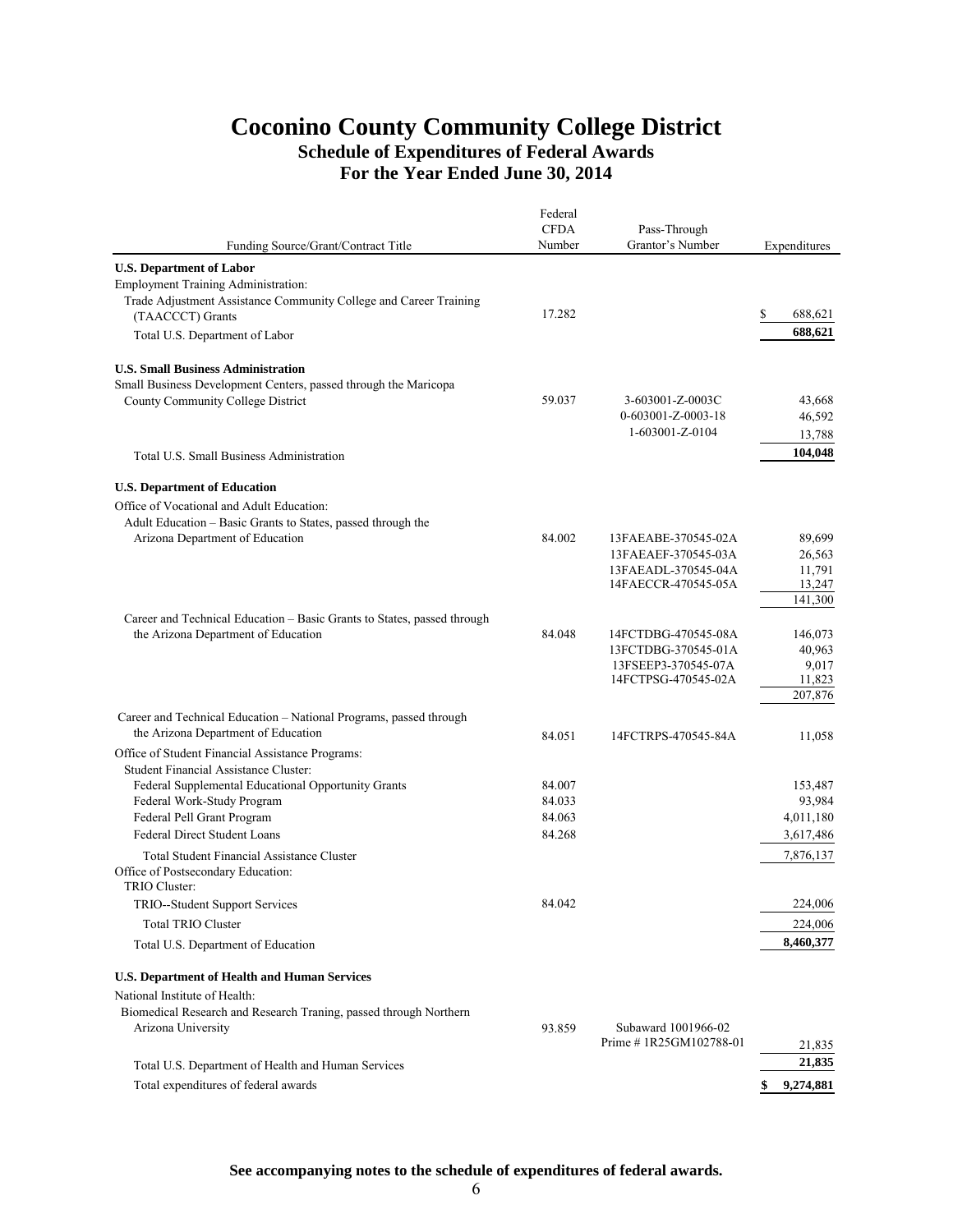# **Coconino County Community College District Notes to Schedule of Expenditures of Federal Awards For the Year Ended June 30, 2014**

#### **1) Basis of Presentation**

The accompanying schedule of expenditures of federal awards includes the federal grant activity of Coconino County Community College District and is presented on the accrual basis of accounting. The information in this schedule is presented in accordance with the requirements of OMB Circular A-133, *Audits of States, Local Governments, and Non-Profit Organizations*. Therefore, some amounts presented in this schedule may differ from amounts presented in, or used in the preparation of, the financial statements.

#### **2) Catalog of Federal Domestic Assistance (CFDA) Numbers**

The program titles and CFDA numbers were obtained from the federal or pass-through grantor or the 2014 *Catalog of Federal Domestic Assistance*.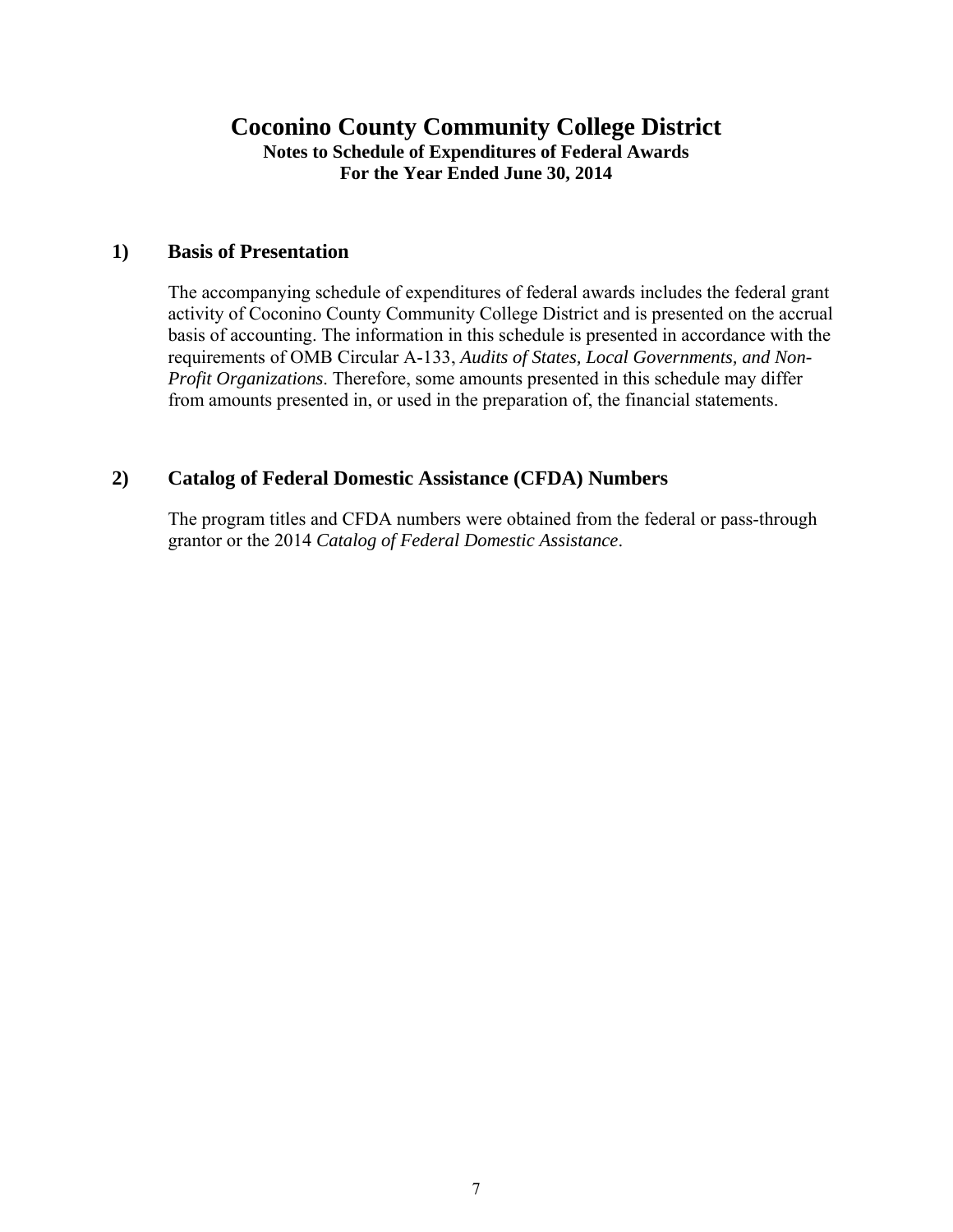# **Coconino County Community College District Schedule of Findings and Questioned Costs**

**For the Year Ended June 30, 2014** 

# **Section I — Summary of Auditor's Results**

# *Financial Statements*

| Type of auditor's report issued:                                                                                           | Unmodified     |
|----------------------------------------------------------------------------------------------------------------------------|----------------|
| Internal control over financial reporting:<br>Material weaknesses identified?                                              | No             |
| Significant deficiencies identified?                                                                                       | None Reported  |
| Noncompliance material to financial statements noted?                                                                      | N <sub>0</sub> |
| <b>Federal Awards</b>                                                                                                      |                |
| Internal control over major programs:<br>Material weaknesses identified?                                                   | No             |
| Significant deficiencies identified?                                                                                       | Yes            |
| Type of auditor's report issued on compliance<br>for major programs:                                                       | Unmodified     |
| Any audit findings disclosed that are required<br>to be reported in accordance with section $510(a)$<br>of Circular A-133? | Yes            |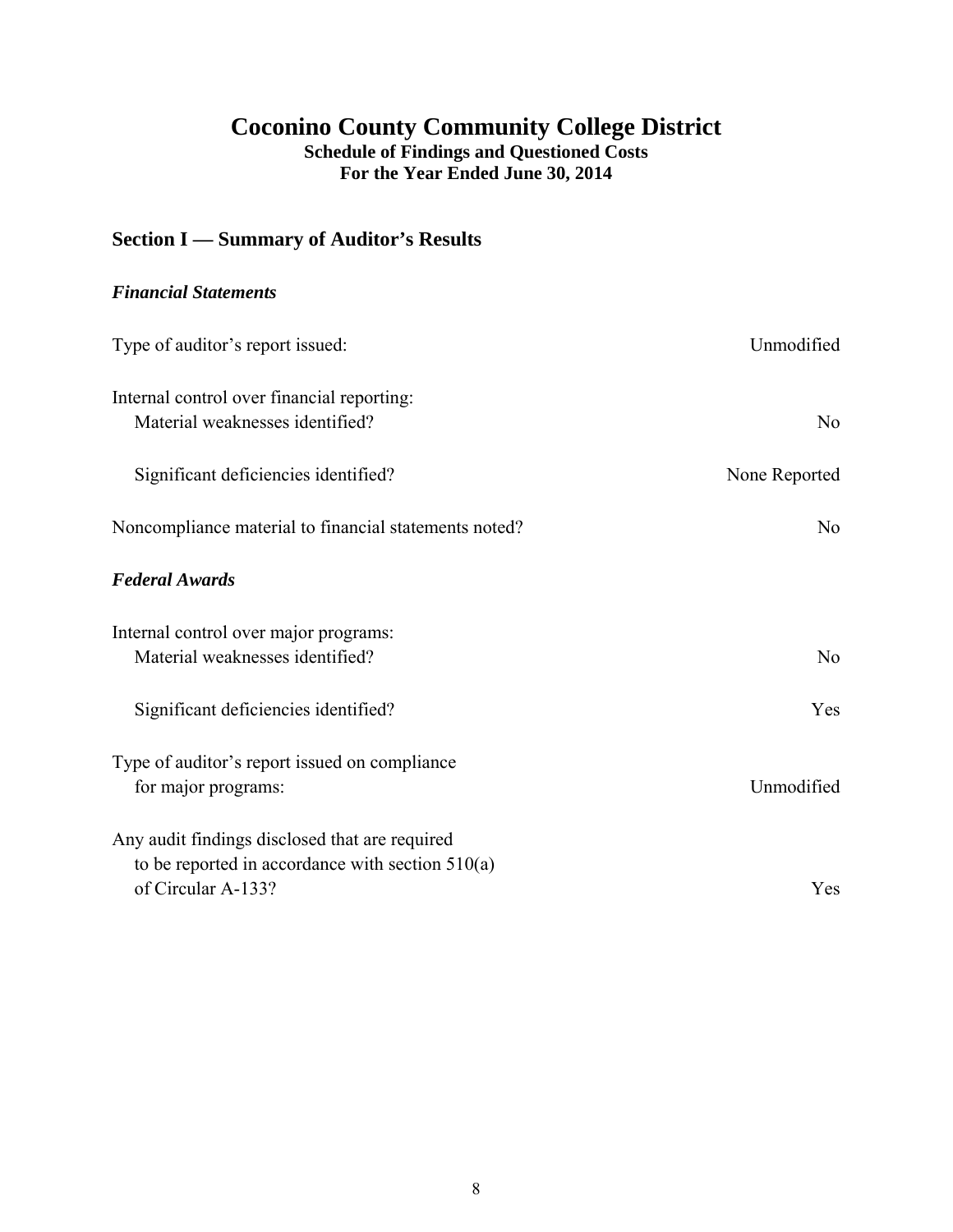# **Coconino County Community College District Schedule of Findings and Questioned Costs For the Year Ended June 30, 2014**

Section I — Summary of Auditor's Results — continued

Identification of major programs:

| CFDA Number                                  | Name of Federal Program or Cluster                                                    |
|----------------------------------------------|---------------------------------------------------------------------------------------|
| 17.282                                       | Trade Adjustment Assistance Community College<br>and Career Training (TAACCCT) Grants |
| <b>Student Financial Assistance Cluster:</b> |                                                                                       |
| 84.007                                       | <b>Federal Supplemental Educational Opportunity</b><br>Grants                         |
| 84.033                                       | Federal Work-Study Program                                                            |
| 84.063                                       | Federal Pell Grant Program                                                            |
| 84.268                                       | Federal Direct Student Loans                                                          |
| <b>TRIO Cluster:</b>                         |                                                                                       |
| 84.042                                       | TRIO—Student Support Services                                                         |
|                                              |                                                                                       |

| Dollar threshold used to distinguish<br>between type A and type B programs: | \$300,000 |
|-----------------------------------------------------------------------------|-----------|
| Auditee qualified as low-risk auditee?                                      | Yes.      |
| <b>Other Matters</b>                                                        |           |

# Auditee's Summary Schedule of Prior Audit Findings required to be reported in accordance with Circular A-133 (section .315[b])? No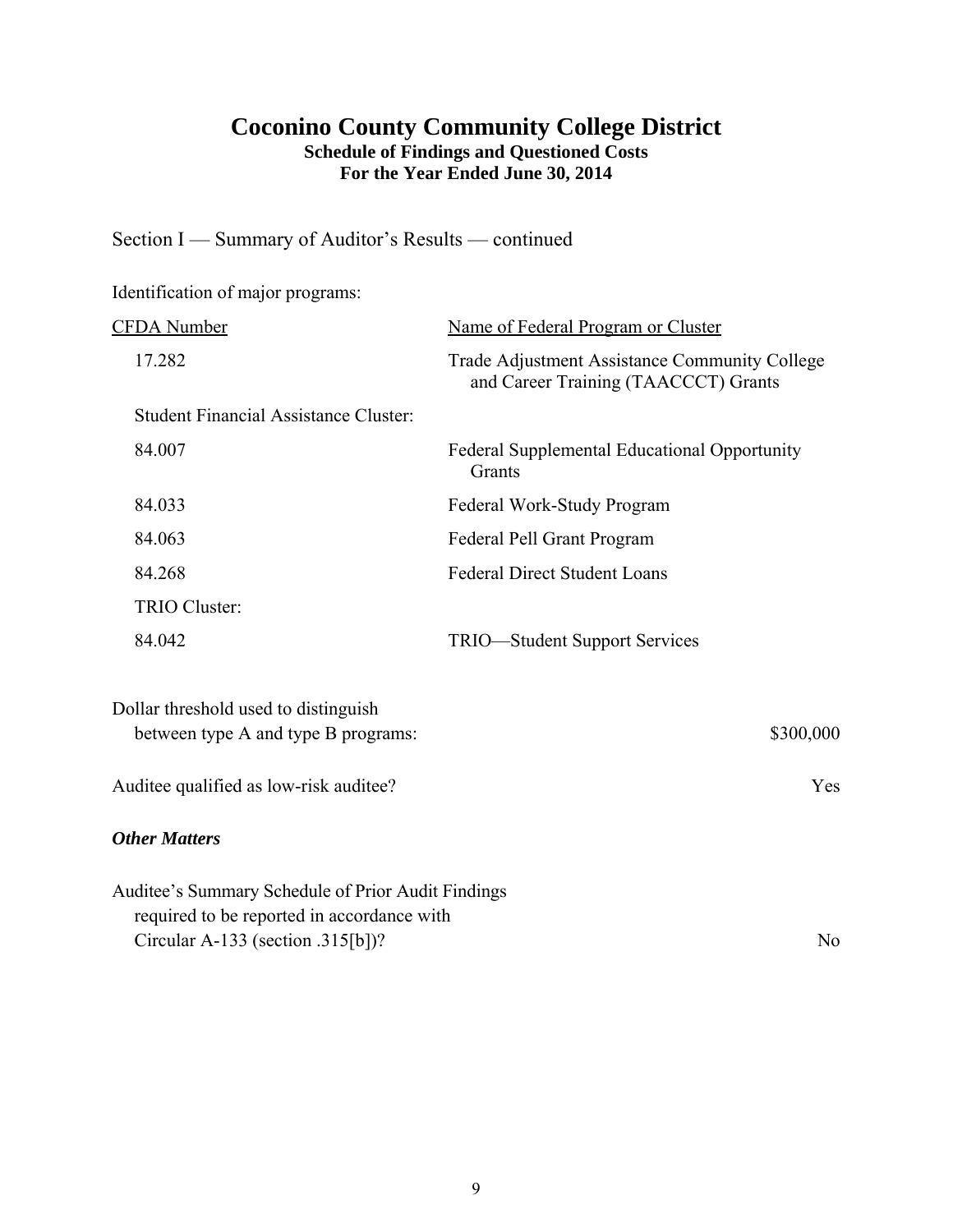### **Coconino County Community College District Schedule of Findings and Questioned Costs For the Year Ended June 30, 2014**

# **Section II — Financial Statement Findings**

No matters were reported.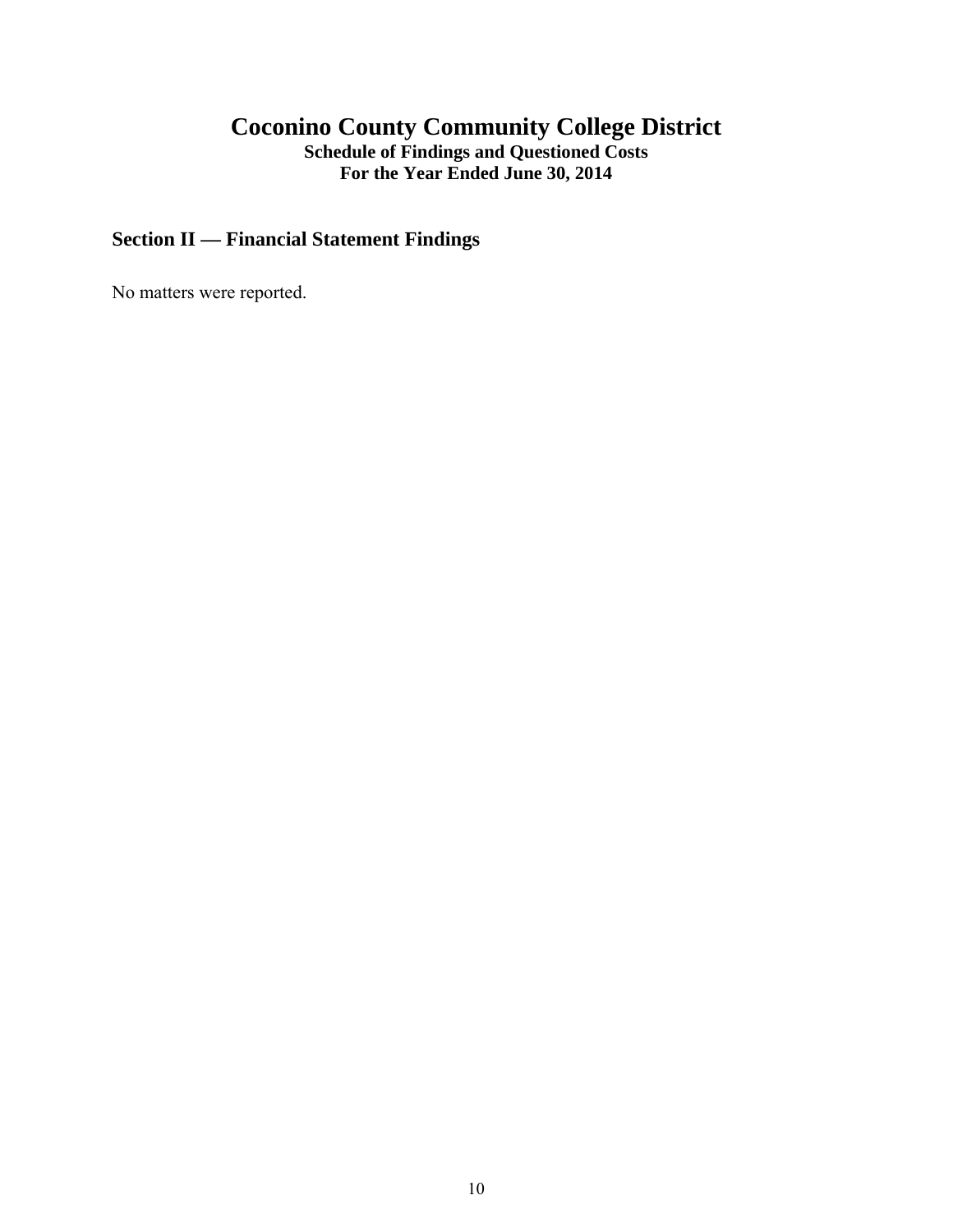# **Coconino County Community College District Schedule of Findings and Questioned Costs For the Year Ended June 30, 2014**

#### **Section III — Federal Award Findings and Questioned Costs**

#### **2014-001 — Eligibility**

| Department of Education            |
|------------------------------------|
| <b>TRIO Cluster:</b>               |
| TRIO—Student Support Services      |
| 84.042                             |
| 9/1/2013-8/31/2014; P042A101282-13 |
|                                    |

*Questioned Costs:* N/A

*Criteria:* Student files should contain proper documentation of the assessment of all eligibility requirements. Further, grant provisions dictate that only Federal Pell Grant recipients are eligible to receive grant aid, and in only exceptional cases can a student receive grant aid if they are at the educational institute for more than two years.

*Condition:* For one of fifteen students selected for testing, the program enrollment application was not signed by program management. In addition, for three of thirteen applicable students tested, the student received grant aid but was not receiving a Federal Pell Grant. Further, one of these three students had been enrolled at the College for more than two years.

*Cause:* The program currently requires students to apply only once, rather than having students reapply on a more frequent basis to update the information provided on the application to verify they are still receiving a Federal Pell Grant.

*Effect:* Students previously qualifying for grant aid may no longer qualify if they are no longer receiving a Federal Pell Grant. Providing grant aid to ineligible students could result in a lack of funding from the federal government.

*Auditor's Recommendations:* Applications should be resubmitted and eligibility requirements verified and attested to on a more frequent basis.